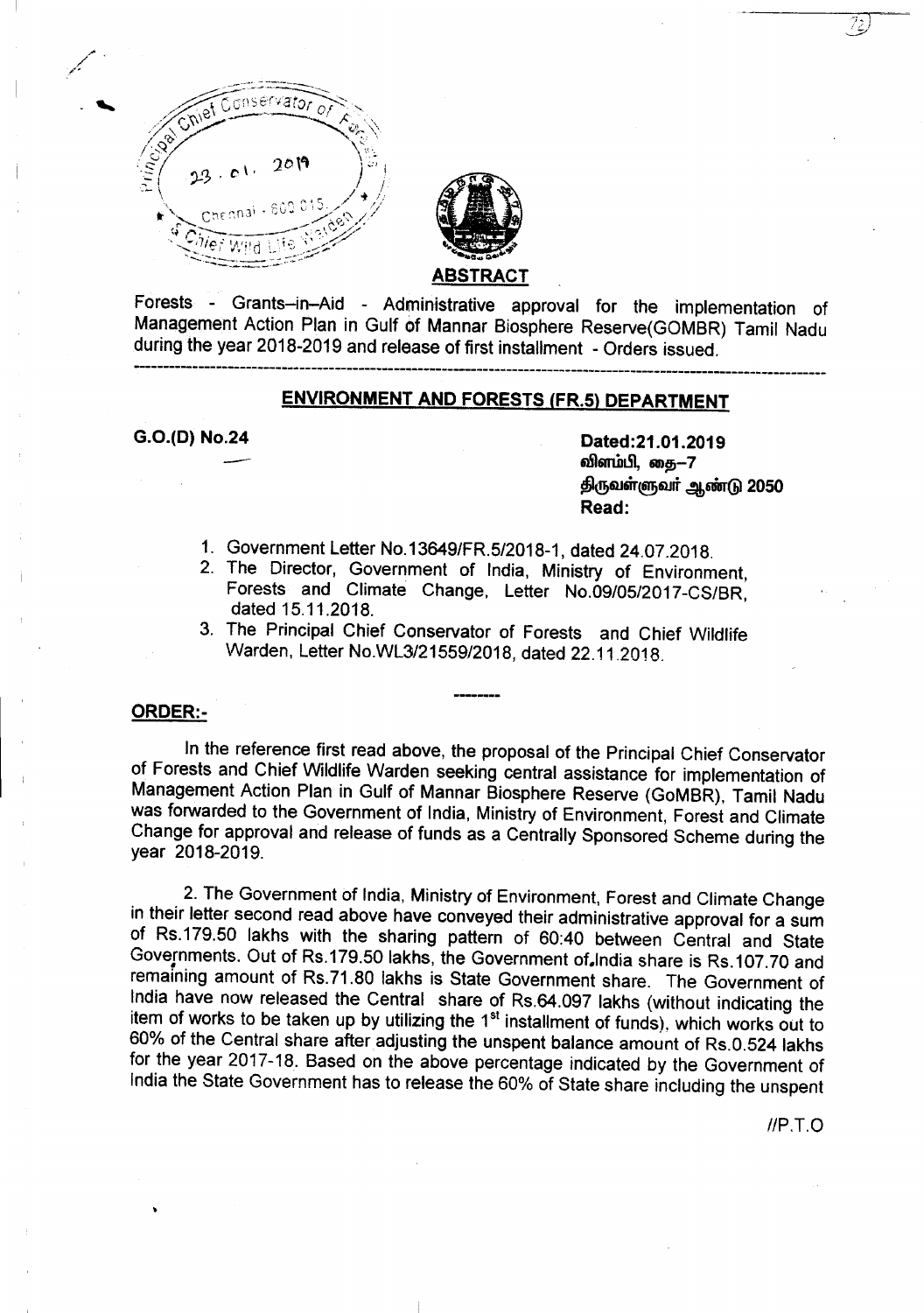balance amount of previous year which amounts of Rs.43.604 lakhs towards State Share.

3. The Principal Chief Conservator of Forests and Chief Wildlife Warden has, therefore, requested the Government to accord administrative approval for Rs.179.50 lakhs and to release a sum of Rs.107.701 lakhs as first installment for implementation of Management Action Plan (MAP) in Gulf of Mannar Biosphere Reserve(GoMBR) in Tamil Nadu during 2018-2019 as detailed below:-

| <b>Details of Sanction</b>                                                                                                       | <b>Amount</b> |
|----------------------------------------------------------------------------------------------------------------------------------|---------------|
| Government of India share 60% of Central Share minus unspent<br>balance of MAP (2017-18 of Rs.0.524 lakhs)                       | 64.097        |
| State Government Share including unspent amount of Rs.0.524<br>Iakhs pertaining to the year 2017-2018 with the State Government. | 43.604        |
| Total                                                                                                                            | 107.701       |

4. The Government after careful consideration accord administrative approval for a sum of Rs.179.50 lakhs (Rupees One crore seventy nine lakh and fifty thousand only) and release a sum of Rs.107.701 lakhs (Rupees One crore seven lakh seventy thousand and one hundred only) [Government of India share Rs.64.097 lakhs + State Government share Rs.43.604 lakhs including unspent amount RS.0.524 lakh pertaining to the year 2017-18 with the State Government] as first installment to meet the expenditure for implementation of Management Action Plan in Gulf of Mannar Biosphere Reserve (GoMBR), Tamil Nadu and to execute the works mentioned in Government of India's letter second read above.

5. The expenditure sanctioned in para 4 above shall be debited to the following head of account :-

> "4406 - Capital Outlay on Forestry and Wild Life - 01 Forestry 101 Forest Conservation, Development and Regeneration - Central Sector Schemes-SA. Scheme of Establishment of Gulf of Mannar Biosphere Reserve - 16 Major works." (D.P.Code No.4406- 01- 101-SA -1606).

6. The Principal Chief Conservator of Forests and Chief Wildlife Warden shall ensure that the expenditure does not exceed the sanctioned amount and the Utilization Certificate shall be sent to Government of India in time. He is also to ensure that the terms and conditions laid down by the Government of India in their letter second read above should be followed strictly.

*IIP.T.O*

',"

"

"INR 67.4  $40.24$